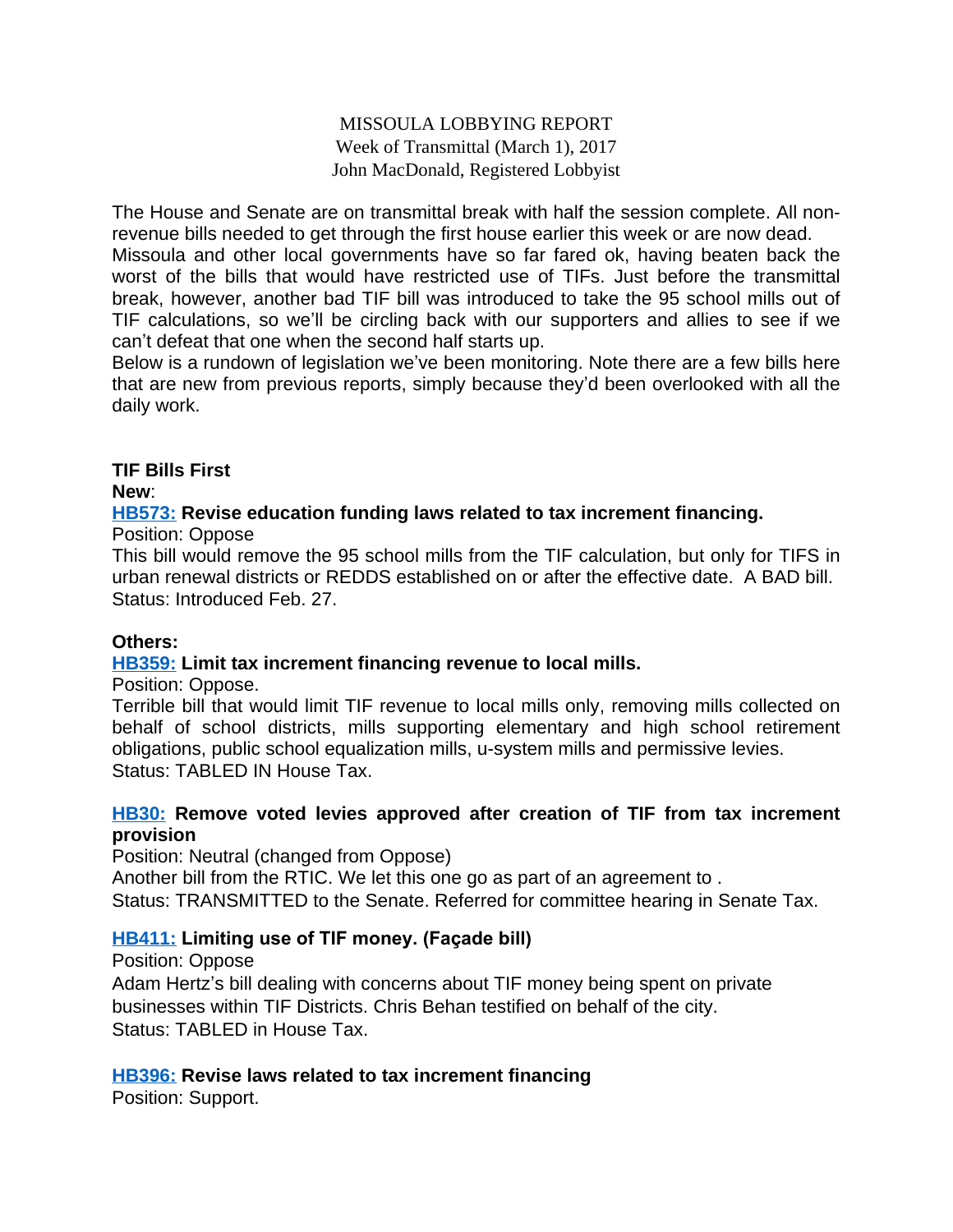This is Rep. Grubbs' "replacement" bill to the one that would have given schools and counties "veto" power over TIF district creations.

Status: TRANSMITTED to the Senate. Referred to Senate Tax for hearing.

## **[SB27:](http://laws.leg.mt.gov/legprd/LAW0210W$BSIV.ActionQuery?P_BILL_NO1=27&P_BLTP_BILL_TYP_CD=SB&Z_ACTION=Find&P_SESS=20171) Amend TIF laws related to public hearings and reporting.**

Position: (Changed) Support Amended Version

Kelly Lynch and Tim Burton with the league did substantial work with the sponsor to amend this to address concerns. A couple more have since arisen that Rep. Essman has asked for clarification on, dealing with a specific issue in Billings. Passed Senate. Hearing on amended version held in House Tax Feb. 9

Status: Awaiting more possible amendments and executive action in House Tax.

# **[HB134:](http://laws.leg.mt.gov/legprd/LAW0210W$BSIV.ActionQuery?P_BILL_NO1=134&P_BLTP_BILL_TYP_CD=HB&Z_ACTION=Find&P_SESS=20171) Revise school funding related to facilities**

Position: Neutral (CHANGED from oppose)

HB 134 originally would have removed the 95 school mills from the TIF calculation, redirecting it to fund school facility improvements through the state's Quality Schools Facility Grant Program. Essman agreed to an amendment to take that provision out of the bill and we remove our opposition.

Status: AMENDED version passed House Tax.

# **[HB250:](http://laws.leg.mt.gov/legprd/LAW0210W$BSIV.ActionQuery?P_BILL_NO1=250&P_BLTP_BILL_TYP_CD=HB&Z_ACTION=Find&P_SESS=20171) Require county and school district approval for adoption of TIF provision**

Position: Oppose. (Amendments may be offered)

The league worked with the sponsor to table this in favor of a new version. (See HB396) Status: House Local Government TABLED.

# **[HB413:](http://laws.leg.mt.gov/legprd/LAW0210W$BSIV.ActionQuery?P_BILL_NO1=413&P_BLTP_BILL_TYP_CD=HB&Z_ACTION=Find&P_SESS=20171) Revise laws related to use of TIF financing.**

### Position: Oppose.

From MLCT: The bill provides for a recapture provision if building improvements are made with TIF funds. If controlling stock or other equity interest in the building is sold, leased, or transferred within 5 years of the TIF funded improvements, 100% of the funds must be paid back; 80% if within 6 years; decreasing by 20% each year thereafter. No recapture after 10 years; no recapture if ownership conveyed to a governmental entity. (2) The bill provides for a direct court review of any decision made under Title 7, Chapter 15, Parts 42 or 43 by any taxpayer or taxing jurisdiction. Chris Behan testified for the city in opposition, along with other communities, MACO and the league. Status: No action taken since Feb. 10 hearing. May end up as part of study bill.

#### **[HB403:](http://laws.leg.mt.gov/legprd/LAW0210W$BSIV.ActionQuery?P_BILL_NO1=403&P_BLTP_BILL_TYP_CD=HB&Z_ACTION=Find&P_SESS=20171) Revise TIF laws to require remittance if increment exceeds certain level.** Position: Oppose.

Status: No action taken since Feb. 9 hearing. Also may be part of a study bill.

#### **[SB34:](http://laws.leg.mt.gov/legprd/LAW0210W$BSIV.ActionQuery?P_BILL_NO1=34&P_BLTP_BILL_TYP_CD=SB&Z_ACTION=Find&P_SESS=20171) Amend laws related to an urban renewal agency board of commissioners** Position: Oppose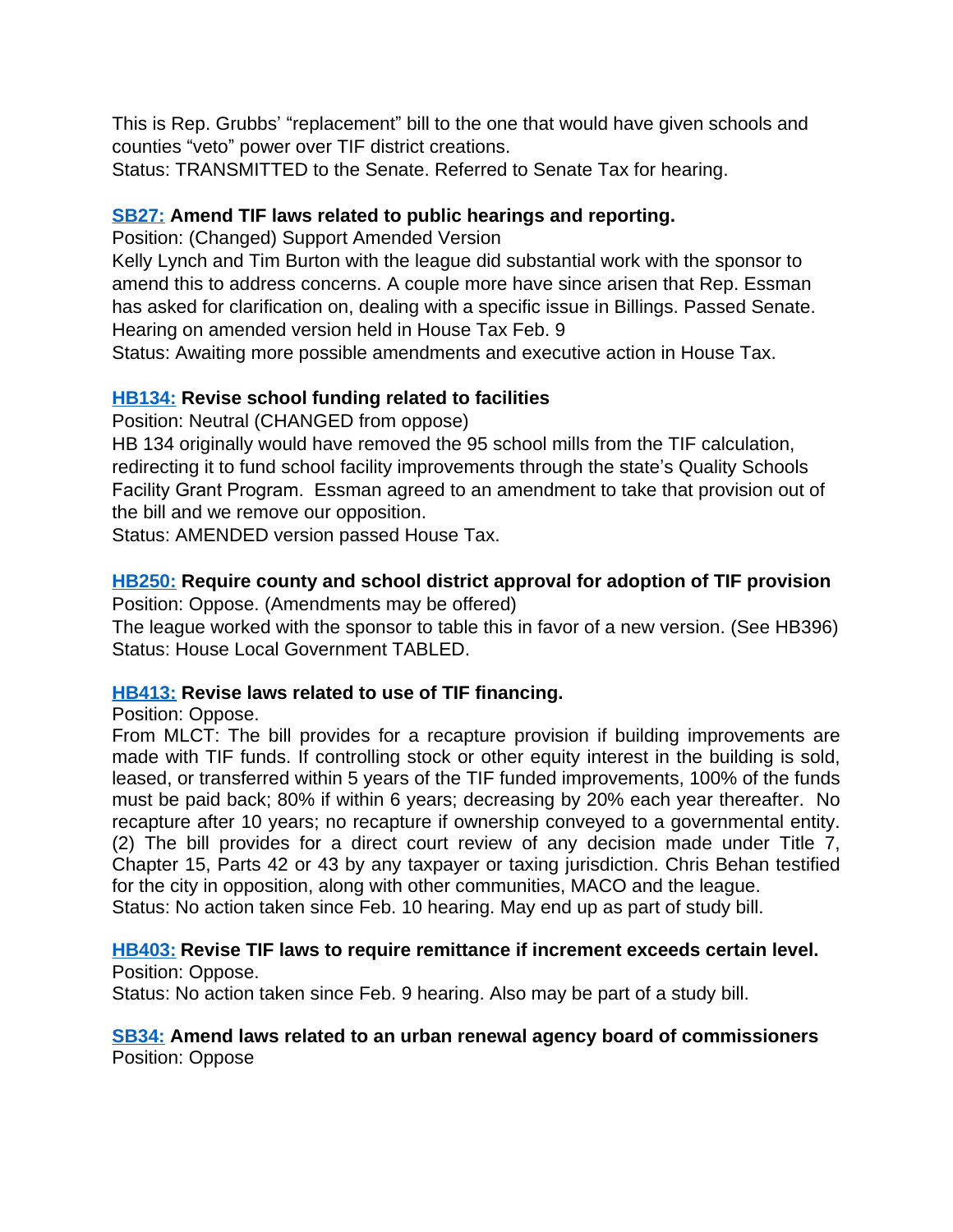John Hoeven bill that would have required appointment of representatives from schools and county commissioners on boards. Originally passed, but the sponsor called the bill back and no action has been taken.

Status: Likely dead. Sitting in committee without further action.

### **[SB130:](http://laws.leg.mt.gov/legprd/LAW0210W$BSIV.ActionQuery?P_BILL_NO1=130&P_BLTP_BILL_TYP_CD=SB&Z_ACTION=Find&P_SESS=20171) Revise tax increment finance laws**

Position: Support Would have allowed TIF expenditures for energy efficiency in certain projects. Status: Died on a tie vote in committee. Likely dead.

# **OTHER BILLS:**

# **[SB250:](http://laws.leg.mt.gov/legprd/LAW0210W$BSIV.ActionQuery?P_BILL_NO1=250&P_BLTP_BILL_TYP_CD=SB&Z_ACTION=Find&P_SESS=20171) Revise laws related to prosecutorial immunity.**

Position: Support. MacDonald testified in favor Status: Passed Senate. Transmitted to House Judiciary.

### **[HB463:](http://laws.leg.mt.gov/legprd/LAW0210W$BSIV.ActionQuery?P_BILL_NO1=463&P_BLTP_BILL_TYP_CD=HB&Z_ACTION=Find&P_SESS=20171) Prohibit chronically incapacitated substance abuse in public places.**

Position: Support (Due to local control component) Request from Billings. A similar idea last session ran into roadblocks. Billings is asking for the city's support. We are reviewing. Status: TABLED in Committee

### **[HB473:](http://laws.leg.mt.gov/legprd/LAW0210W$BSIV.ActionQuery?P_BILL_NO1=473&P_BLTP_BILL_TYP_CD=HB&Z_ACTION=Find&P_SESS=20171) Revise highway revenue laws.**

Position: Support

This is the Bridge and Road Safety and Security Act, which includes a fuel tax provision with money going in part to local governments for infrastructure work. Engen and Bickel came to Helena for the Feb. 22 hearing Status: Awaiting executive action.

### **[HB422:](http://laws.leg.mt.gov/legprd/LAW0210W$BSIV.ActionQuery?P_BILL_NO1=422&P_BLTP_BILL_TYP_CD=HB&Z_ACTION=Find&P_SESS=20171) Generally revising laws related to local government; withholding or**

**offsetting** entitlement share payments to local government under certain circumstances.

Position: Neutral/Monitor

Discussed with Engen and Bickel. This bill comes out of a situation in Glacier County that legislators want to address statutorily. The MLCT has been involved in crafting this to ensure it is very narrow and won't impact cities that are compliant. We will monitor.

Status: Passed the House. Transmitted to the Senate.

# **[LC2325:](http://laws.leg.mt.gov/legprd/LAW0210W$BSIV.ActionQuery?P_BILL_NO1=331&P_BLTP_BILL_TYP_CD=SB&Z_ACTION=Find&P_SESS=20171) Local option infrastructure investment and property tax relief act**

Position: Support

This bill draft is now available for review <http://leg.mt.gov/bills/2017/billpdf/LC2325.pdf>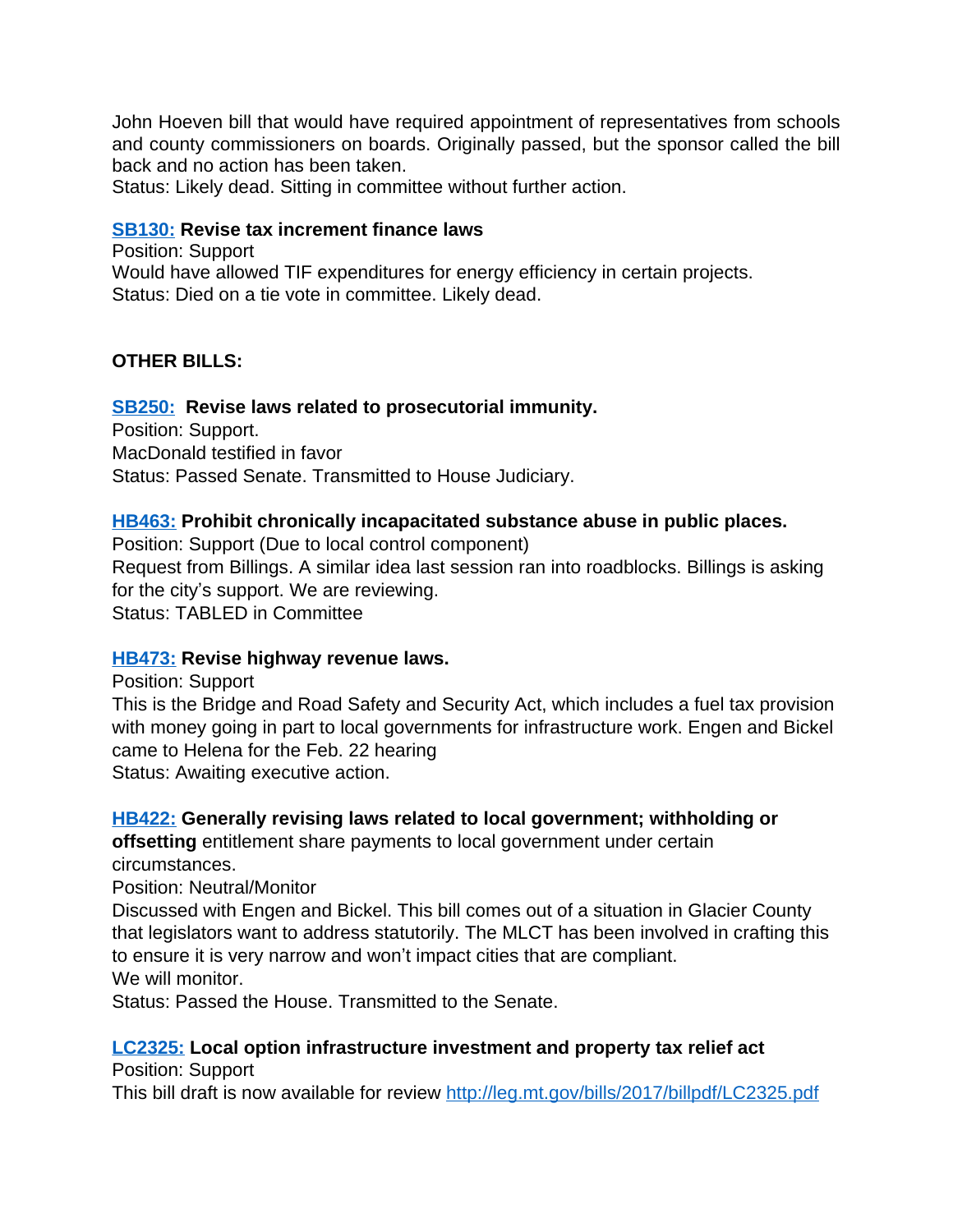Status: Draft language released. No hearing set.

# **[HB417:](http://laws.leg.mt.gov/legprd/LAW0210W$BSIV.ActionQuery?P_BILL_NO1=417&P_BLTP_BILL_TYP_CD=HB&Z_ACTION=Find&P_SESS=20171) Generally revise laws related to non-discrimination**

Position: Support/Monitor Status: TABLED in committee.

# **[HB294:](http://laws.leg.mt.gov/legprd/LAW0210W$BSIV.ActionQuery?P_BILL_NO1=294&P_BLTP_BILL_TYP_CD=HB&Z_ACTION=Find&P_SESS=20171) Encourage accessible playgrounds across the state.**

Position: Support/Monitor Status: Passed House. Hearing set for Senate Finance and Claims March 8.

# **[SB106:](http://laws.leg.mt.gov/legprd/LAW0210W$BSIV.ActionQuery?P_BILL_NO1=106&P_BLTP_BILL_TYP_CD=SB&Z_ACTION=Find&P_SESS=20171) Revise laws related to use of certain chemical de-icers on Montana highways.**

Position: Oppose.

MacDonald testified against bill in Senate Finance and Claims after also testifying opposed in Senate Highways and Transportation. It got out of committee and then was tabled on the Senate floor. A motion to "indefinitely table" the bill failed and, instead, the bill was sent to Senate Finance and Claims for another hearing. This bill remains unlikely to pass, but is still alive at the moment. My hope is that Finance and Claims will not act on it, however, due to the substantial fiscal note. Status: TABLED in committee.

# **[HB94:](http://laws.leg.mt.gov/legprd/LAW0210W$BSIV.ActionQuery?P_BILL_NO1=94&P_BLTP_BILL_TYP_CD=HB&Z_ACTION=Find&P_SESS=20171) Generally revise public safety officer standards/training council laws.**

Position: Support amended version.

MacDonald worked with other interested parties on this one, largely to ensure that private businesses can contract with local governments to provide pretrial and misdemeanor services. Heavily amended bill but I think we are good with the final version

Status: Passed House. Referred to Senate Judiciary.

# **[HB181:](http://laws.leg.mt.gov/legprd/LAW0210W$BSIV.ActionQuery?P_BILL_NO1=181&P_BLTP_BILL_TYP_CD=HB&Z_ACTION=Find&P_SESS=20171) Establish requirements for police dogs.**

Position: Oppose without amendments.

MacDonald testified on behalf of the Missoula police in opposition to this bill. Committee tabled it on a voice vote Jan. 24<sup>th</sup>.

Status: TABLED in House Judiciary Committee.

# **[HB194:](http://laws.leg.mt.gov/legprd/LAW0210W$BSIV.ActionQuery?P_BILL_NO1=194&P_BLTP_BILL_TYP_CD=HB&Z_ACTION=Find&P_SESS=20171) Prohibit local restrictions on electronic devices while driving.**

Position: Oppose

MacDonald testified against, along with representatives from other communities, law enforcement and the League. Bill made it out committee Jan. 20 on a narrow vote, but died on the floor.

Status: DIED on House floor.

# **[SB98:](http://laws.leg.mt.gov/legprd/LAW0210W$BSIV.ActionQuery?P_BILL_NO1=98&P_BLTP_BILL_TYP_CD=SB&Z_ACTION=Find&P_SESS=20171) Property ownership fairness act.**

Position: Oppose.